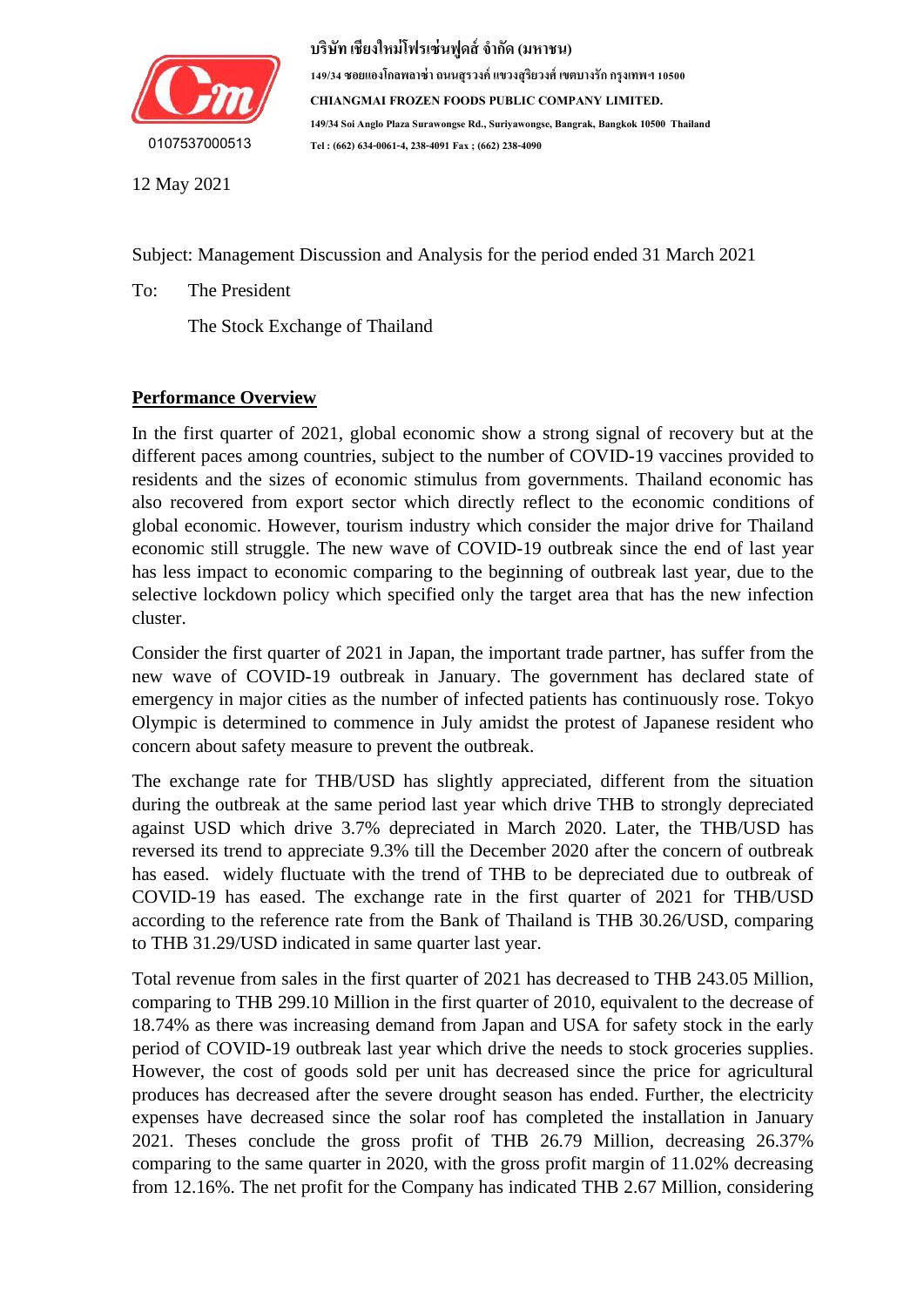

net profit margin of 1.10%, comparing to net profit of THB 2.56 Million with net profit margin at 0.85% presented in the first quarter of 2020,

The factors that would affect the business operation for the second quarter are as follows

- 1. The new wave of COVID-19 outbreak which affected several countries globally would causes global economic slowdown, concerning Japan. Also, the social distancing measures to prevent the outbreak has limited the activities for people such as dining out and socializing could lessen the demand from food service sector but, in the other hand, increase the demand for ready to eat product to be consume at home. This could mean both positive and negative affected to future sales volume. However, the demand expected to recover soonest depends on the coverage of COVID-19 vaccines applied to resident.
- 2. The volatility of exchange rate, as THB has depreciated against USD since the global economic slowdown has affected the revenue recognition, while JPY has appreciated against USD which reduce the cost of import for Japanese customers.
- 3. Severe drought which prolongs from the early of 2021 could cause the rising for agricultural produces price, affected the increasing cost of production.
- 4. The shortage of containers caused the freight charge to sharply rise since the end of third quarter last year which expected the situation to solve in the third quarter of 2021

# **Summary of Financial Performance**

#### **Revenue Structure**

1. Sales Revenue

The Company has sales revenue majorly from the sales of frozen vegetables such as frozen soybeans, frozen green beans, frozen sweet corns and frozen mixed vegetables. The details of sales revenue, according to the consolidated financial statement categorized by the geographic is as follows,

| <b>Sales Revenue</b>          | Value (THB Million)     |                         | Increase (decrease) |         |  |
|-------------------------------|-------------------------|-------------------------|---------------------|---------|--|
|                               | 1 <sup>st</sup> Quarter | 1 <sup>st</sup> Quarter | <b>THR</b>          | $\%$    |  |
|                               | 2020                    | 2021                    | Million             |         |  |
| <b>Export Sales Revenue</b>   | 279.17                  | 222.98                  | (56.18)             | (20.12) |  |
| <b>Domestic Sales Revenue</b> | 19.93                   | 20.06                   | 0.13                | 0.65    |  |
| <b>Total Sales Revenue</b>    | 299.10                  | 243.45                  | 56.05)              |         |  |

In the first quarter of 2021, sales revenue indicated totaling THB 243.45 Million, of which export sales is to 91.59%, slightly decreased from 93.33% in the same quarter of 2020. In this regard, the proportion of domestic sales proportion is 8.24% of total sales revenue, increased from proportion 3.66% comparing to same quarter of 2020.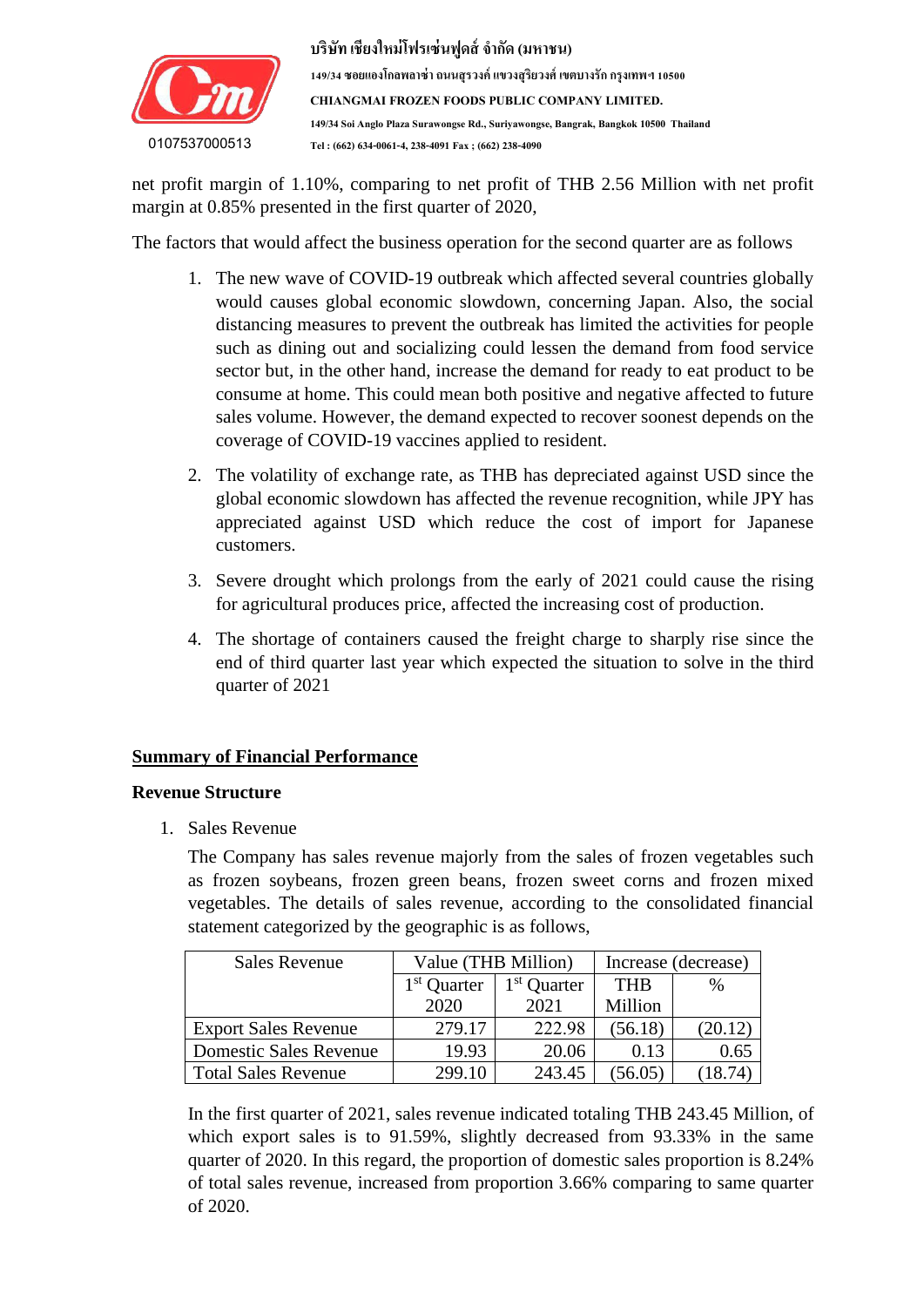

Total sales revenue in the first quarter of 2021 totaling THB 243.45 Million decreasing from TTD 233.10 Million in the first quarter of 2020, equivalent to the decrease of 18.74%. This due to the decrease sales volume from export comparing to the increasing order from domestic and overseas market in the same quarter last decreasing from THB 299.10 Million in the first quarter of 2020, equivalent to the year during the beginning of outbreak.

2. Other Revenue

In the first quarter of 2021, the company has indicated other revenue of THB 1.82 Million which decreased from THB 2.05 Million in the first quarter of 2020, equivalent to the decrease of 11.13%, majorly cause by the revenue from the other assets disposal activities.

### **Cost of Goods Sold**

Cost of goods sold in the first quarter of 2021 presented THB 216.26 Million, equivalent to the decrease of 17.68%, comparing to THB 262.72 Million in the first quarter of 2020. The major reason for the increase is as follows,

- The decreasing sales volume from oversea market.
- The decrease overhead production cost per unit as the raw material price has decreased comparing to the price during severe drought last year, also the electricity expenses has decreased from the use of electricity generated from solar roof.

#### **Selling and Administration Expenses**

In the first quarter of 2021, the Company has reported the selling and administration expenses of THB 37.68 Million which slightly increased from THB 37.13 Million as reported in the first quarter of 2020, equivalent to the increase of 1.46% which derive from the increasing freight transportation expense due to the shortage container situation.

# **Gross Profit Margin and EBIT Margin**

The Gross Profit Margin for the Company presented in financial statement for the period ended 31 March 2021 is 11.02% decrease from 12.16% indicated in the same quarter of previous year, while the EBIT Margin reveal 1.32% increased from 0.65% comparing to the same quarter of 2020. This is due to the decreasing sales revenue from decreasing sales volume from overseas market while the Company has increasing gain on exchange of THB 11.63 Million. The overhead production cost per unit has decreased as the raw material price has decreased comparing to the severe drought last year, also the electricity cost has decreased as the use of electricity generated from solar roof.

#### **Net Profit**

The Company has indicated net profit in the financial statements or the first quarter of 2021 of THB 2.67 Million, increase from net profit of THB 2.56 Million presented in the first quarter of 2020, equivalent to the increase of 4.53%. The Net Profit Margin has stated 1.10% comparing to 0.85% in the first quarter of 2020. The major contribution to the increase of net profit is despite from the decreasing export sales revenue and volume, while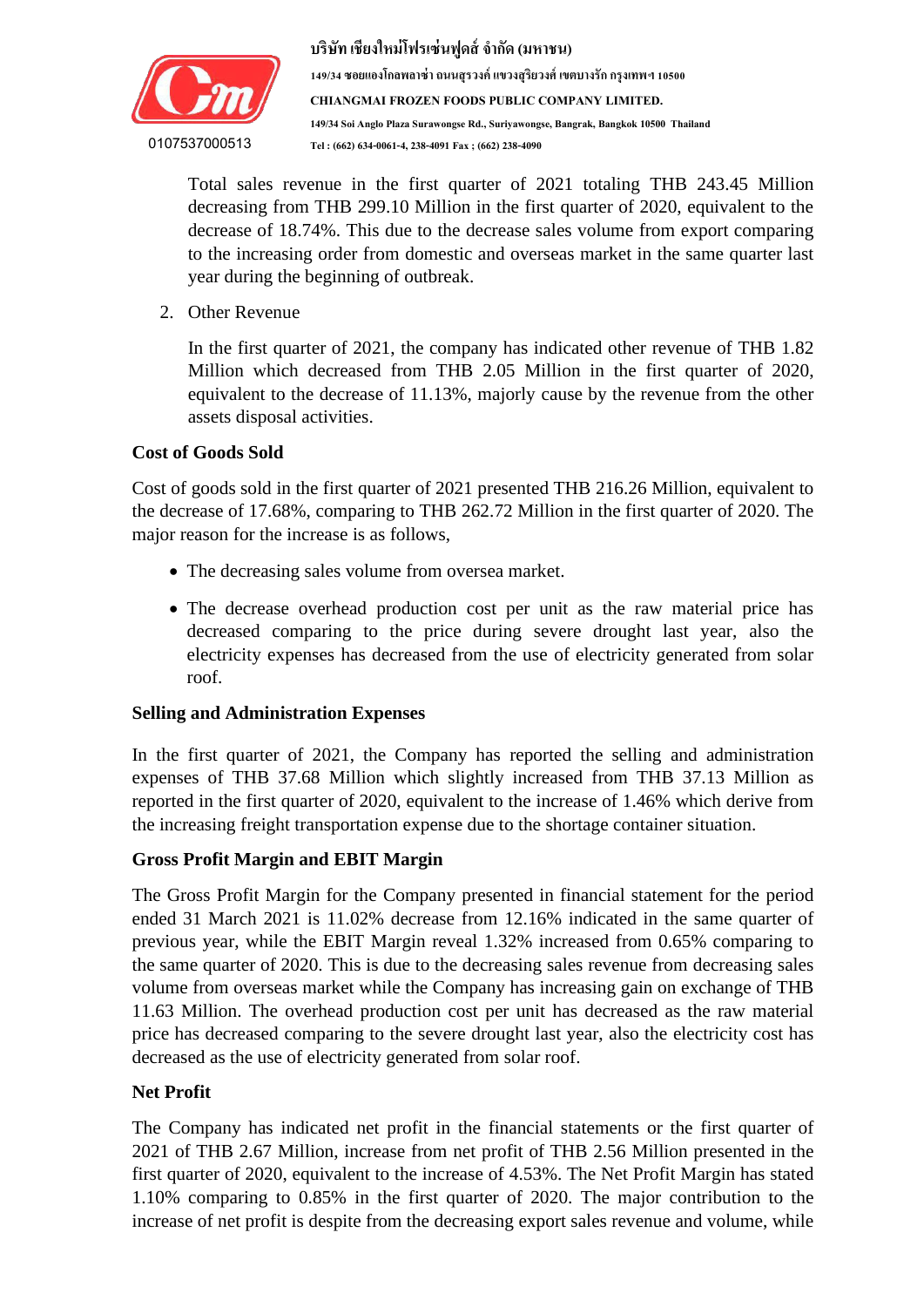

the overhead production cost per unit as the raw material price has decreased comparing to decreased from the consumption of electricity generated by solar roof. Further, the Company has increasing gain on exchange as the exchange rate has fluctuated during last the raw material price during the severe drought last year, also the electricity expenses has year. However, the selling and administration expense has slightly increased from the increasing sea freight expense due to the container shortage situation.

### **Summary Table for the Financial Performance**

|                                             |              | 1 <sup>st</sup> Quarter<br>(THB Million) | <b>Increase</b><br>(Decrease) |               |  |
|---------------------------------------------|--------------|------------------------------------------|-------------------------------|---------------|--|
|                                             | 2021<br>2020 |                                          | <b>THB</b>                    | $\frac{0}{0}$ |  |
|                                             |              |                                          | <b>Million</b>                |               |  |
| <b>Sales Revenue</b>                        | 299.10       | 243.05                                   | (56.05)                       | (18.74)       |  |
| <b>Cost of Goods Sold</b>                   | 262.72       | 216.26                                   | (46.46)                       | (17.68)       |  |
| <b>Gross Profit</b>                         | 36.38        | 26.79                                    | (9.59)                        | (26.37)       |  |
| Gain (Loss) from Exchange Rate              | 0.64         | 12.28                                    | 11.63                         | 1,812.95      |  |
| <b>Interest Revenue</b>                     | 2.05         | 1.82                                     | (0.23)                        | (11.13)       |  |
| Revenue from investment                     | 37.13        | 37.68                                    | 0.54                          | 1.46          |  |
| <b>Other Revenue</b>                        | 1.93         | 3.20                                     | 1.27                          | 65.87         |  |
| Selling and Administration Expenses         | 0.05         | 0.02                                     | (0.03)                        | (47.28)       |  |
| Earnings Before Interest and Tax            | 0.17         | 0.51                                     | 0.34                          | 196.27        |  |
| <b>Financial Cost</b>                       | 2.56         | 2.67                                     | 0.12                          | 4.53          |  |
| Tax                                         | 18.77        | 21.94                                    | 3.18                          | 16.93         |  |
| Net Profit (Loss)                           | (13.28)      | (107.01)                                 | (93.73)                       | (705.66)      |  |
| Earnings Before Interest, Tax, Depreciation | 0.01         | 0.01                                     | (56.05)                       | (18.74)       |  |
| and Amortization                            |              |                                          |                               |               |  |
| Cash Flow from Operation                    | 3.59         | 3.68                                     | (46.46)                       | (17.68)       |  |
| Earnings per share (Baht)                   | 299.10       | 243.05                                   |                               |               |  |
| Book Value per share (Baht)                 | 262.72       | 216.26                                   |                               |               |  |

#### K**ey Financial Ratios**

| <b>Key Financial Ratios</b>  | 1 <sup>st</sup> Quarter<br>2020 | 1 <sup>st</sup> Quarter<br>2021 |
|------------------------------|---------------------------------|---------------------------------|
| <b>Current Ratio (Times)</b> | 7.47                            | 5.39                            |
| <b>Quick Ratio (Times)</b>   | 2.24                            | 1.87                            |
| Gross Profit Margin (%)      | 12.16                           | 11.02                           |
| EBIT Margin (%)              | 0.65                            | 1.32                            |
| Net Profit Margin (%)        | 0.85                            | 1.10                            |
| Return on Equity (%)         | 3.35                            | 0.09                            |
| Return on Assets (%)         | 3.47                            | 0.07                            |
| Debt To Equity Ratio (Times) | 0.15                            |                                 |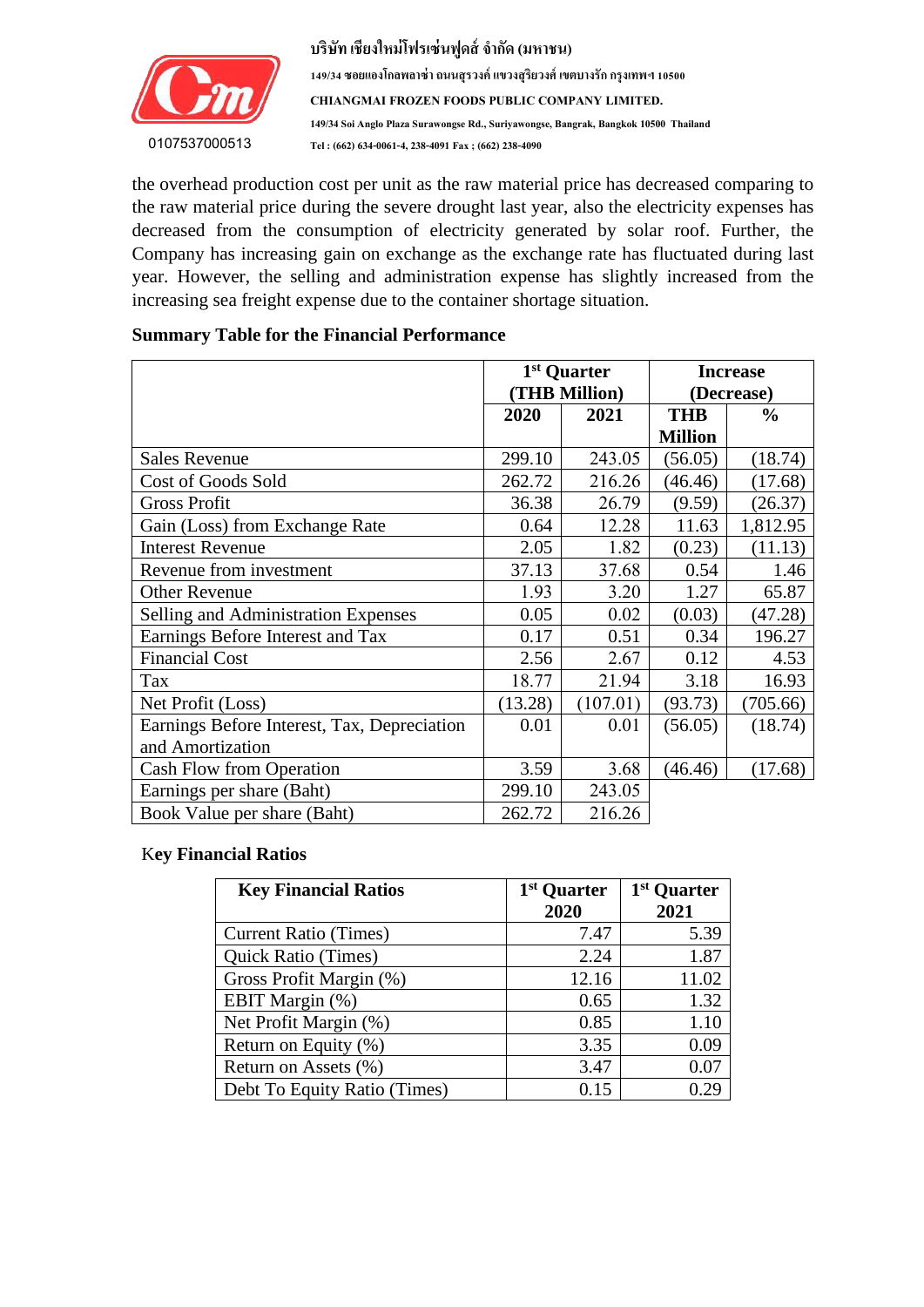

#### $\mathbf{Position}$ **Company's Financial Position**

#### **Assets**

เพื่อเปลี่ยนแปลงกำรจัดรูปแบบของกล่องข้อควำมของค ำอ้ำงอิงที่ดึงมำ The Company has total assets according to the financial statements as of 31 March 2021 of THB 1,794.80 Million comparing to THB 1,517.64 Million in the previous quarter, equivalent to the increase of 18.26%. The major increase is from the increase Property Plant and Equipment which increased THB 307.47 Million from the investment in Sino Thai Freeze and Dry Co., Ltd ("STFD"). The inventory has increased to THB 560.23 Million consider the increase of THB 99.12 Million or 21.49% from the increasing produces harvested in this season, considered sales volume has increased comparing to previous quarter but decreased comparing to the same quarter of previous year. Also, Trade receivables indicated THB 120.62 Million, increasing THB 42.33 Million or 54.06%. The Company has policy to reserve for allowance for bad debt for the whole amount on any doubtful receivable, considering financial position of client and their historical payment. In the previous year, most of the client able to make payment within due.

### **Liabilities**

The Company has total liabilities according to the financial statements as of 31 March 2021 of THB 393.59 Million which increase THB 69.33 Million, equivalent to the increase of 49.74%, comparing to the previous quarter. The main reason derived from the long-term debt from financial institute increased as the STFD has liabilities with financial institute, including overdraft and short-term loan of THB 27.30 Million.

As of 31 March 2021, the Company has liabilities obligation other than employee benefit which are

- Licensing agreement and consulting agreement for the usage of computer program and system for the amount of THB 0.25 Million
- Consulting agreement for financial advisor regarding the investment in Myanmar. The obligation amount according to the contract is THB 0.3 Million
- The Company might expose to the occurrence of obligation from the issuance of guarantee letter from bank against the government authorities for the amount of THB 11.62 Million
- The Company has capital expenditure in respect of the installation of electricity generator by Solar Roof system and the installation of equipment amounting of THB 4.02 Million

The Company has appropriate and sufficient liquidity for the payment of liabilities and obligation. In the first quarter of 2021, the Current Ratio indicated 5.39 times and the Quick Ratio of 1.87 times, while most of the assets are current assets.

Currently, there is no file or active case of lawsuit against the Company.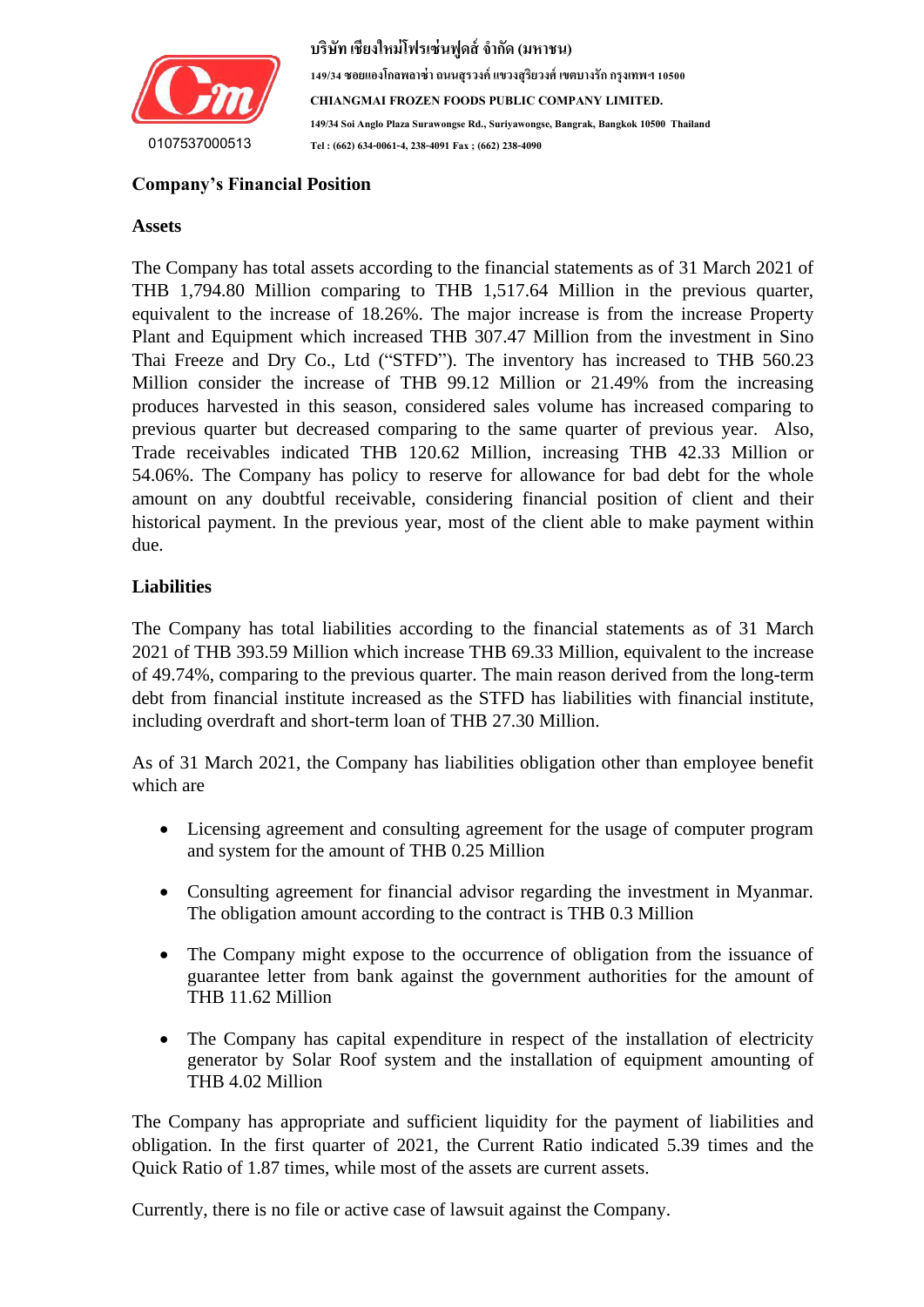

**บริษัท เชียงใหม่โฟรเซ่นฟูดส์จ ำกัด (มหำชน)**

**149/34 ซอยแองโกลพลำซ่ำ ถนนสุรวงค์ แขวงสุริยวงศ์ เขตบำงรัก กรุงเทพฯ 10500 CHIANGMAI FROZEN FOODS PUBLIC COMPANY LIMITED. 149/34 Soi Anglo Plaza Surawongse Rd., Suriyawongse, Bangrak, Bangkok 10500 Thailand Tel : (662) 634-0061-4, 238-4091 Fax ; (662) 238-4090**

## **Shareholder's Equity**

Shareholder's equity for the company presented in the financial statement for the period ended 31 March 2021 of THB 1,401.22 Million, increase from THB 1,371.04 Million comparing to the previous quarter, equivalent to the increase of 2.20%. However, the unappropriated retained earning has decrease from THB 901.60 Million to THB 868.27 Million, considered 3.70% decreased comparing to previous quarter. This is due to the impairment od capital investment in STFD. Also the other components of shareholder's equity which is the recognized of the change in fair value of derivatives for hedging cash flow at the value THB -4.10 Million according to the newly adopted accounting standard and reporting standard.

# **Cash flow and Capital Structure**

In the first quarter of 2021, the Company has net cash flow used in operation THB 107.01 Million, comparing to the net cash flow used in operation THB 13.28 Million in the first quarter of 2020 due to the increasing purchase of the raw material. Besides, the company paid THB 35.80 Million for the procurement of machines and equipment.

In the first quarter of the year 2020, the Company has sufficient liquidity which evidence from the current ratio of 5.39 times, decrease from 7.47 times in the same quarter in previous year. This is due to the increase of current liabilities as they're liabilities from STFD consolidated to the Company. However, the major assets are current assets equivalent to 51.79% of total assets. On the other hand, the Company has only 9.16% of current liabilities which mostly consists of trade payable. There is no outstanding borrowing from the financial institution.

The Company has not engaged in any long term borrowing during the first quarter of 2020,subsidiary but the long-term borrowing stated is the liability of STFD, whereas the debt to equity ratio increase to 0.29 times, comparing to 0.15 times as indicated in the same quarter of previous year.